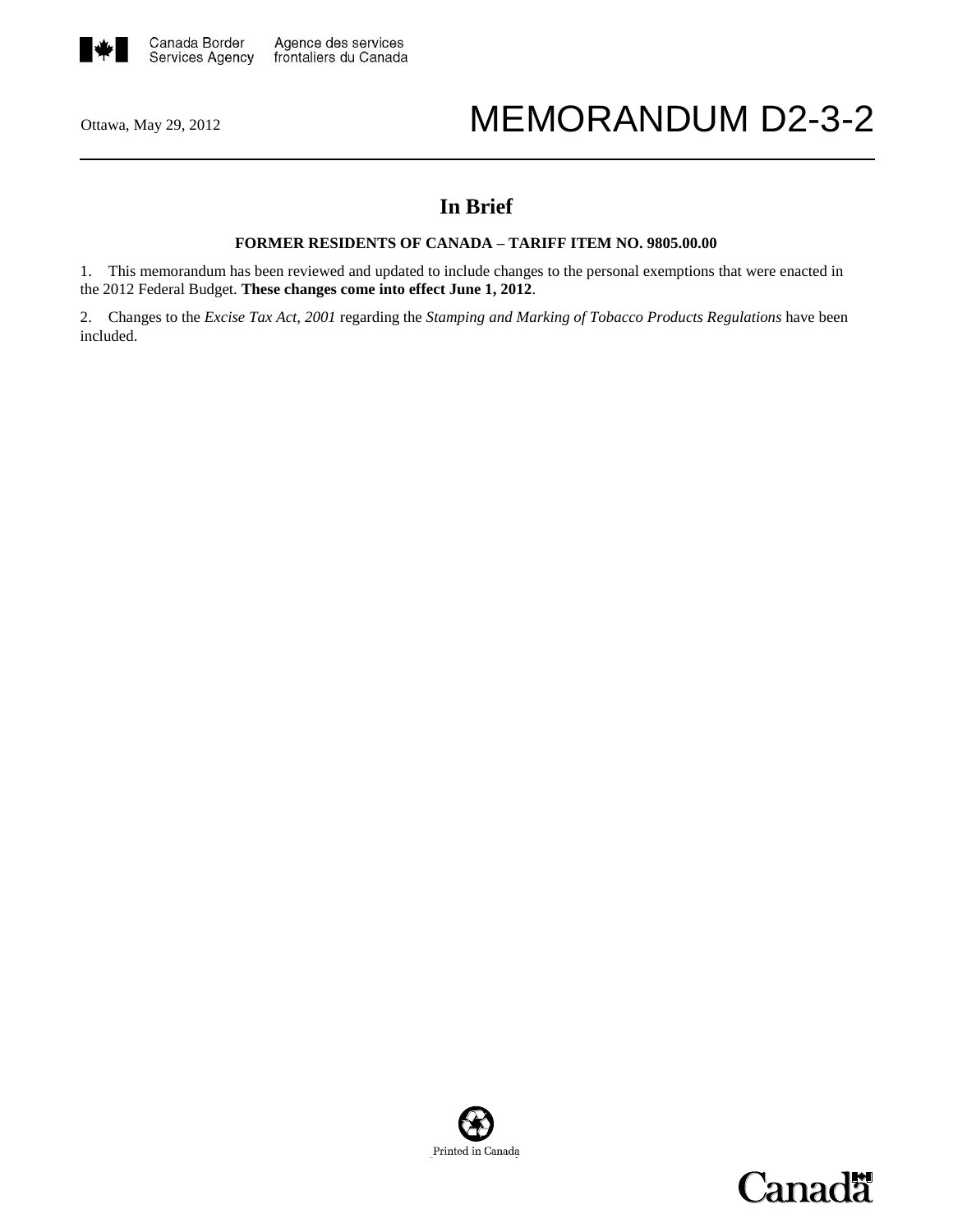

# Ottawa, May 29, 2012 MEMORANDUM D2-3-2

# **FORMER RESIDENTS OF CANADA – TARIFF ITEM NO. 9805.00.00**

This memorandum outlines and explains the conditions under which former residents of Canada, residents of Canada, Canadian government employees and Canadian Forces personnel may import goods for personal and household use after a minimum residency or absence abroad of one year.

#### **Legislation**

Tariff item No. 9805.00.00 as set out in the schedule to the *Customs Tariff* reads:

Goods imported by a member of the Canadian Forces, by an employee of the Canadian government, or by a former resident of Canada returning to Canada to resume residence in Canada after having been a resident of another country for a period of not less than one year, or by a resident returning after an absence from Canada of not less than one year, and acquired by that person for personal or household use and actually owned, possessed and used abroad by that person for at least six months prior to that person's return to Canada and accompanying that person at the time of their return to Canada.

"Goods" does not include goods that are sold or otherwise disposed of within twelve months after importation.

For the purpose of this tariff item:

*(a)* the provisions shall apply to either wine not exceeding 1.5 litres or any alcoholic beverages not exceeding 1.14 litres, and tobacco not exceeding fifty cigars, two hundred cigarettes, two hundred tobacco sticks and two hundred grams of manufactured tobacco if they are included in the baggage accompanying the importer, and no relief from payment of duties is being claimed in respect of alcoholic beverages or tobacco under another item in this Chapter at the time of importation;

*(b)* if goods (other than alcoholic beverages, cigars, cigarettes, tobacco sticks and manufactured tobacco) are not accompanying the person returning from abroad, they may be classified under this item when imported at a later time if they are reported by the person at the time of return to Canada; and

*(c)* any article which was acquired

after March 31, 1977 by a class of persons named in this tariff item and which has a value for duty as determined under the *Customs Act* of more than \$10,000 shall not be classified under this tariff item.

Paragraph 133*(g)* of the *Customs Tariff*:

133. The Governor in Council may, on the recommendation of the Minister of Public Safety and Emergency Preparedness, make regulations

*(g)* for the purposes of tariff item No. 9805.00.00,

(i) exempting goods or classes of goods imported by any class of persons referred to in that tariff item from any of its requirements relating to the period during which goods must be owned, possessed or used abroad, and

(ii) substituting less exigent requirements relating to the period during which goods or classes of goods of that tariff item must be owned, possessed or used abroad by any class of persons referred to in that tariff item;

Section 84 of the *Customs Tariff*:

84. Goods that, but for the fact that their value for duty as determined under section 46 of the *Customs Act* exceeds the value specified under tariff item No. 9805.00.00, would be classified under that tariff item, shall be classified under Chapters 1 to 97 and their value for duty reduced by that specified value.

Tariff Item 9805.00.00 Exemption Order: SOR/81-701.

#### *Custom Tariff*

*Tariff Item 9805.00.00 Exemption Order*

Order respecting the exemption of certain goods from certain requirements specified in Tariff No. 9805.00.00.

#### **Short Title**

1. This Order may be cited as the Tariff Item 9805.00.00 Exemption Order.

SOR/88-84, Part III.

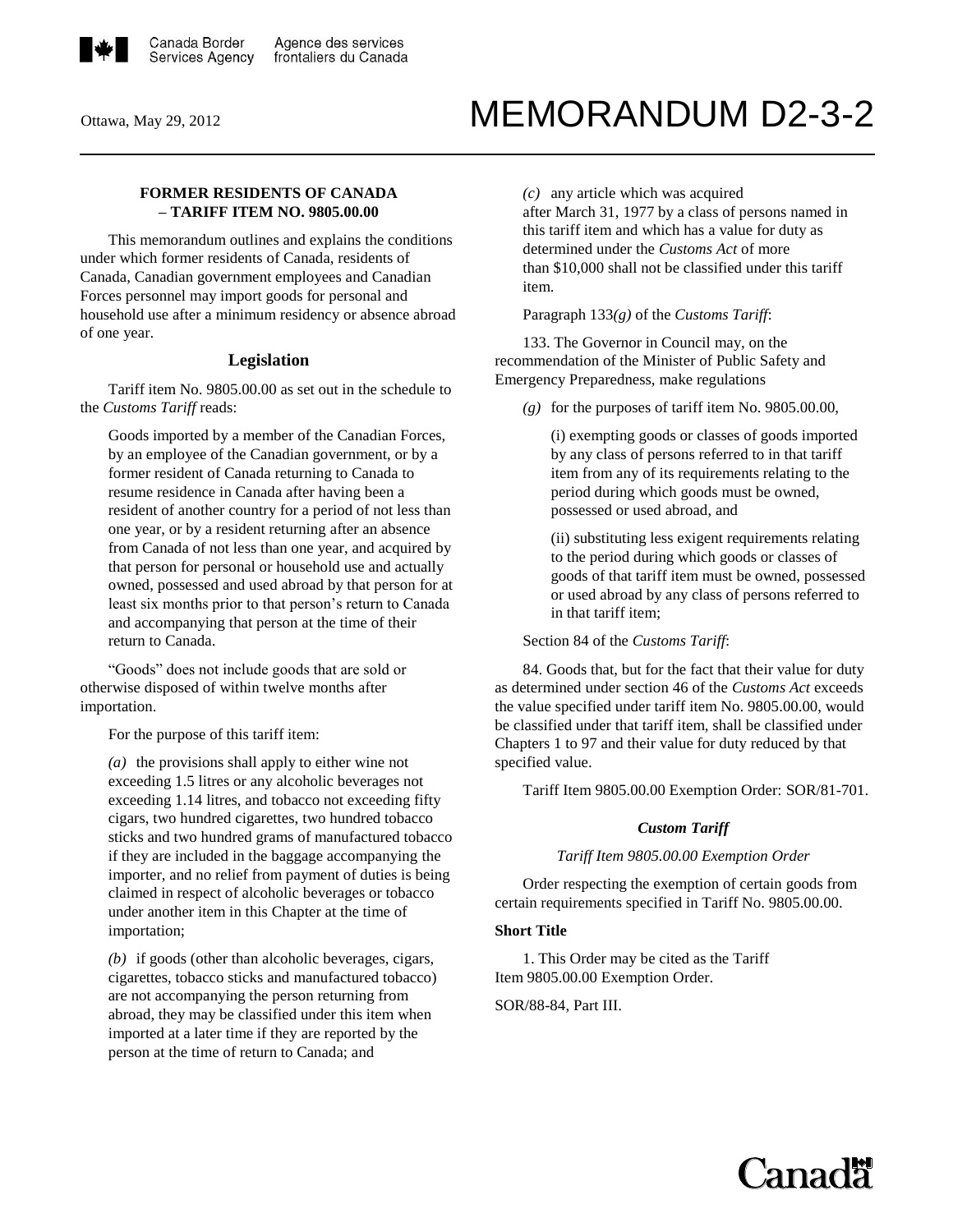# **Interpretation**

2. In this Order,

- "bride's trousseau" means goods acquired for use in the household of a newly married couple, but does not include vehicles, vessels or aircraft; (*trousseau de mariée*)
- "wedding presents" means goods of a non-commercial nature received by a person as personal gifts in consideration of that person's recent marriage or the anticipated marriage of that person within three months of the person's return to Canada. (*cadeaux de noces*)

# **Exemption**

3. The following goods are exempt from the six-month ownership, possession or use requirements set out in tariff item No. 9805.00.00 of the *Customs Tariff*:

*(a)* alcoholic beverages owned by, in the possession of and imported by a person who has attained the minimum age at which a person may lawfully purchase alcoholic beverages in the province in which the customs office where the alcoholic beverages are imported is situated;

*(b)* tobacco products owned by and in the possession of the importer;

*(c)* a bride's trousseau owned by, in the possession of and imported by a recently married person or a brideto-be whose anticipated marriage is to take place within three months of the date of her return to Canada;

*(d)* wedding presents owned by, in the possession of and imported by the recipient thereof;

*(e)* any goods imported by a person who has resided abroad for at least five years immediately prior to returning to Canada and who, prior to the date of return, owned, was in possession of and used the goods; and

*(f)* goods acquired as replacements for goods that, but for their loss or destruction as the result of fire, theft, accident or other unforeseen contingency, would have been classified under tariff item No. 9805.00.00 of the *Customs Tariff*, on condition that

(i) the goods acquired as replacements are of a similar class and approximately of the same value as the goods they replaced,

(ii) the goods acquired as replacements were owned by, in the possession of, and used by a person prior to the person's return to Canada, and

(iii) evidence is produced at the time the goods are accounted for under section 32 of the Customs Act that the goods they replaced were lost or destroyed as the result of fire, theft, accident or other unforeseen contingency.

# *Excise Act, 2001* 2002, c. 22

Section 32.(2)*(j)* and 35.(2*)(c)* as set out in the *Excise Act, 2001* reads:

*(j)* an individual who has imported the product for their personal use in quantities not in excess of prescribed limits; or

*(c)* a tobacco product that is imported by an individual for their personal use in quantities not in excess of prescribed limits;

# *Stamping and Marking of Tobacco Products Regulations*

5. (1) for the purposes of paragraphs 32(2)*(j)* and  $35(2)(c)$  of the Act, the prescribed limit is five units of tobacco products.

(2) For the purposes of subsection (1), a unit of tobacco products consists of

- *(a)* 200 cigarettes;
- *(b)* 50 cigars;
- *(c)* 200 tobacco sticks; or
- *(d)* 200 g of manufactured tobacco.

SOR/2003-288.

# **GUIDELINES AND GENERAL INFORMATION**

1. The provisions of tariff item No. 9805.00.00 apply to goods imported by Canadian Forces personnel, Canadian government employees, former residents of Canada and residents of Canada.

2. These persons are entitled to the benefits of tariff item No. 9805.00.00 when they return to Canada. Unless specifically exempted by the *Tariff Item 9805.00.00 Exemption Order*, all goods being imported must have been acquired by the person for personal or household use and have been actually owned, possessed and used abroad for at least six months prior to the person's return to Canada.

# **Absence Requirements**

3. Persons who establish themselves as residents of another country for a period of at least one year may make return visits to Canada (as non-resident visitors) without jeopardizing their eligibility to claim under tariff item No. 9805.00.00 at the time of their final return to resume residence.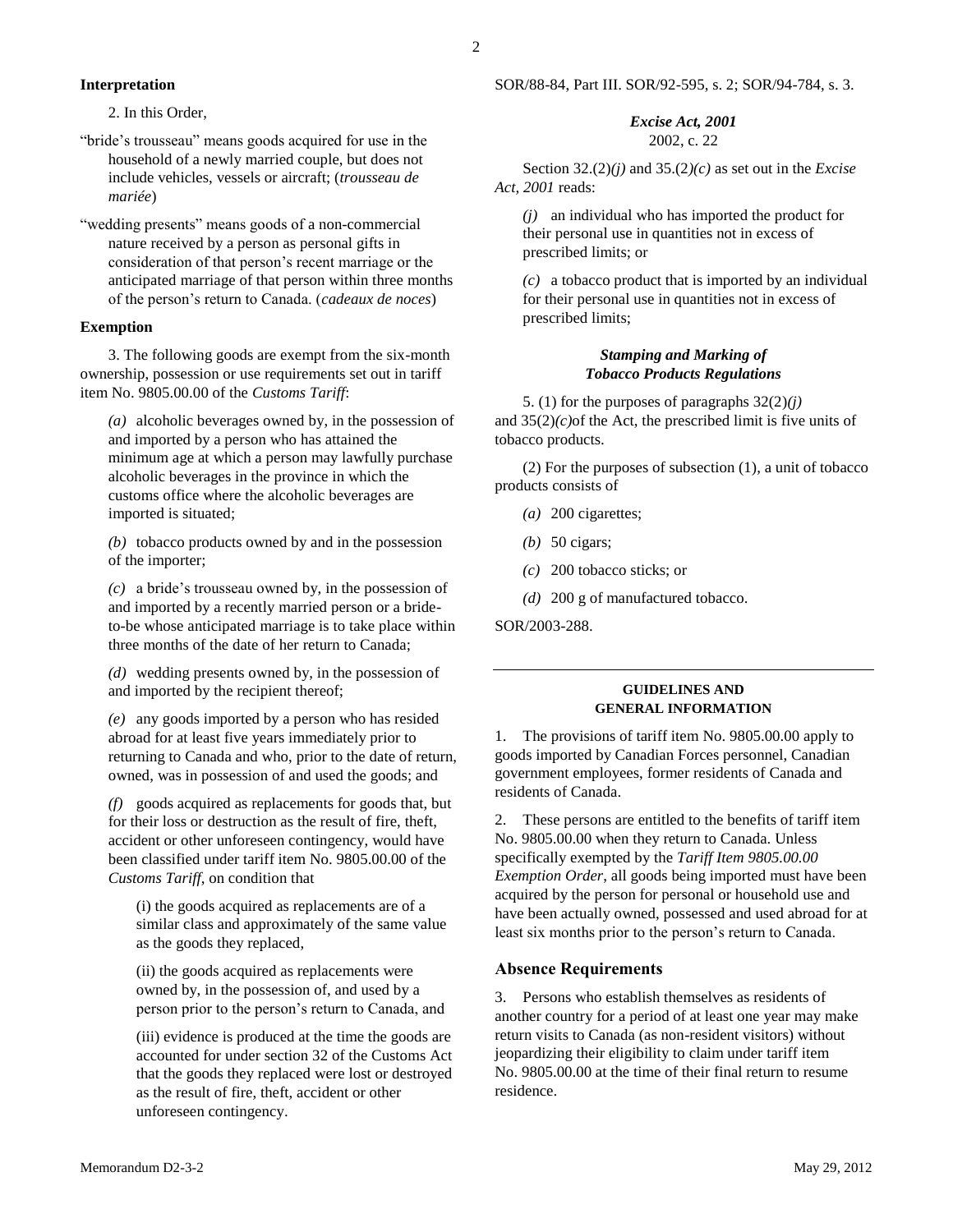4. However, persons who do **not** establish themselves as residents of another country during their absence from Canada, such as those on extended vacations, voyages or world cruises, are eligible to claim goods under tariff item No. 9805.00.00 **only if** the duration of their absence is a continuous period of at least one year, without any return to Canada having been made during that time.

5. One year is interpreted as meaning from the anniversary date of departure to the same date the next calendar year (e.g. from January 1, 2011, to January 1, 2012).

6. Persons who are studying or working abroad for a period of less than one year are not eligible for the benefits of tariff item No. 9805.00.00 at the time of their final return to resume residence in Canada. These persons may not aggregate the time spent abroad (e.g. an athlete who spends six months in the United States and six months in Canada each year over a period of several years may not accumulate the time spent in the United States to qualify for the benefits of tariff item No. 9805.00.00).

# **Canadian Government Employees Recalled Early**

7. Situations arise where employees of the Government of Canada are posted abroad for a minimum of one year but, due to circumstances beyond their control, the posting is terminated early. As a result, duty and taxes may be assessed on certain household goods or personal effects either because they do not meet the minimum ownership possession and use requirements of tariff item No. 9805.00.00 or because the person did not meet the minimum one-year absence requirement. It must be noted that there is no provision for remission of duty and taxes in such cases.

8. However, persons in this category are advised to discuss the particulars of their case with their employing department or agency. The Treasury Board of Canada Secretariat (TBS) has authorized deputy heads to reimburse employees for duty and taxes paid on goods that would have qualified for importation under tariff item No. 9805.00.00 had the posting not been terminated early. Certain conditions apply. For more information, refer to Directive 15, Section 15.36, of the Foreign Service Directives that are posted on the TBS Web site at **<www.tbs.gc.ca>**.

#### **Listing Goods to be Imported**

9. **Prior to** importation, former residents must prepare a detailed list **in duplicate** of all goods to be imported that indicates the make, model, serial numbers (where possible) and approximate value of each item. For general household items, a group listing and overall value is sufficient (e.g. kitchen utensils – \$000). The list should be divided **into two parts** showing which items are accompanying the owner at the time of return and which items are to arrive at a later

date as "**goods to follow**." This list must be presented to the border services officer at the **first port of entry** (POE) when the former resident arrives in Canada, even if no goods are being imported at that time. Instead of a list, Form B4A, *Personal Effects Accounting Document (list of goods imported)*, may be used.

10. **If no list** has been prepared, the former resident will be instructed by the border services officer to complete one **before** any further processing can be completed. When there are goods to follow, the list must be detailed enough in order to avoid any confusion when the shipment arrives, particularly if there are items of significant value.

11. It is suggested that former residents obtain an appraisal report from a qualified gemologist, jeweller or their insurance agent for valuable pieces of **jewellery** they intend to import. Such jewellery should be individually identified on the list of goods submitted to the Canada Border Services Agency (CBSA).

# **Accounting for Goods**

12. To clear the former resident's personal effects, the border services officer at the **initial POE** where the former resident enters Canada, shall prepare a Form B4, *Personal Effects Accounting Document* (Settler, Former Resident, Seasonal Resident or Beneficiary) based on the list of goods provided by the former resident. The list must show which goods are accompanying the former resident and which are to follow at a later date. Former residents who would like to speed up the process can complete a Form B4 in advance and present it to the officer when they arrive in Canada. Forms B4 and B4A are available in both official languages on the CBSA Web site at **www.cbsa.gc.ca**.

13. The border services officer will ensure that the "Former Resident" box is checked off and the date of arrival in Canada is indicated. The terms of importation should be explained, and the former resident must sign the Form B4. The officer must complete the shaded areas and date stamp both copies, as well as the list of goods.

#### **Admissible Goods**

14. Either spouse may claim duty and tax -free importation of personal and household effects under tariff item No. 9805.00.00, regardless of whether the goods are registered jointly or in one of the spouse's names. Personal and household effects can include such items as the following:

*(a)* apparel, household furniture and appliances, books, musical instruments, personal computers, bicycles, hobby tools, travel and utility trailers, pleasure boats and personal aircraft;

*(b)* mobile trailers not exceeding 2.6 metres (9 feet) in width that the owner is personally capable of moving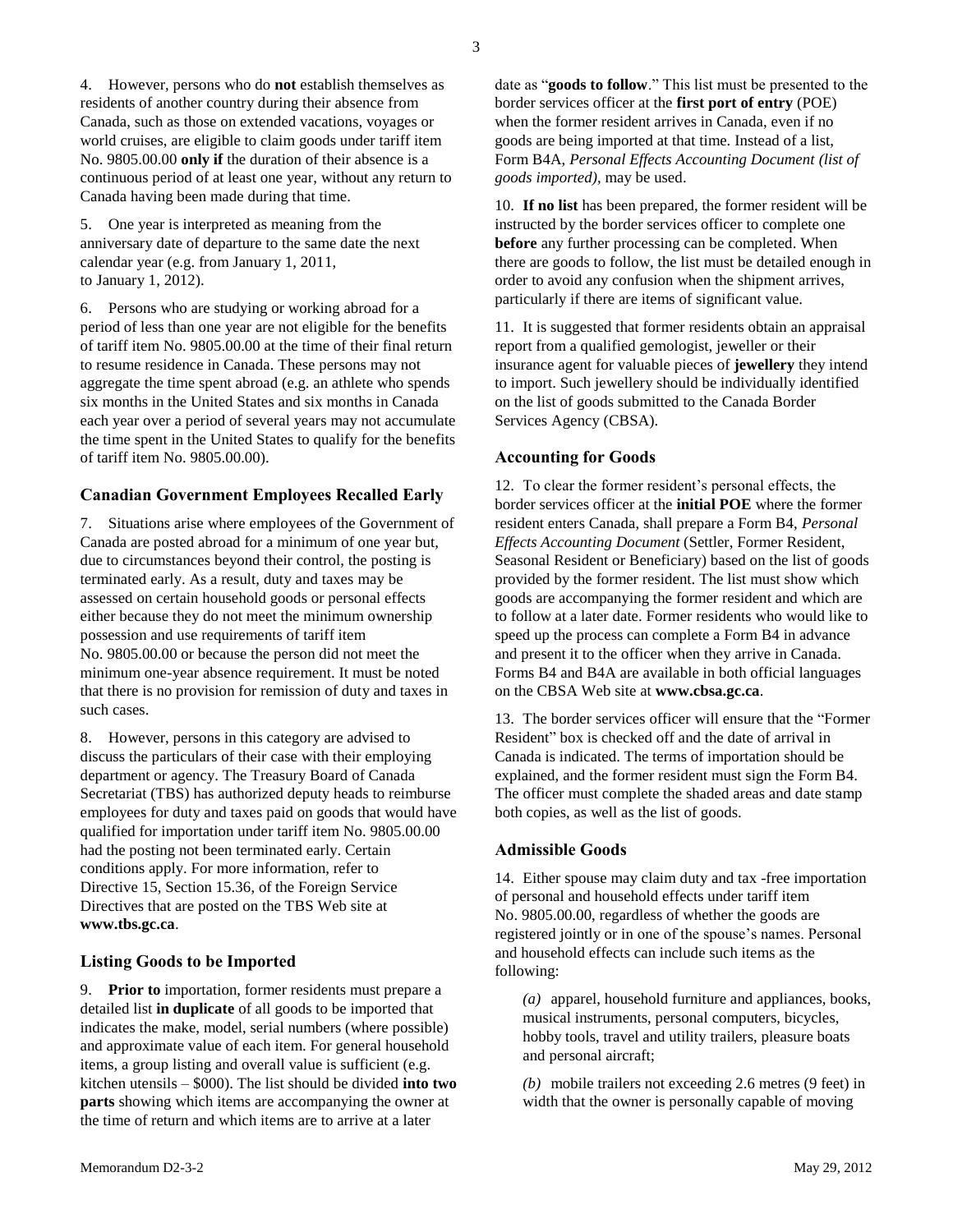from place to place, motor homes and tool sheds or garages that do not attach to or form part of a dwelling;

*(c)* commercial vehicles that have been and will continue to be used solely for personal transportation, and equipment imported exclusively for personal or hobby use; and

*(d)* vehicles and goods that are jointly or individually owned by either spouse. Either spouse may claim and account for such goods (regardless of whether they are registered jointly or in one of the spouse's names). In instances where one spouse qualifies as a former resident while the other qualifies as a settler, either spouse may claim the household and personal effects using tariff item No. 9805.00.00 or No. 9807.00.00, as the case may be.

#### **Inadmissible Goods**

15. The following are examples of goods that are not admissible under tariff item No. 9805.00.00 and are classified under the appropriate provision of the *Customs Tariff*:

*(a)* goods for the accommodations of others, for sale or hire or for use in a business or manufacturing establishment or as contractors' outfits, such as office equipment and furniture, dental chairs, welding equipment, metal and woodworking machines, vehicles and trailers for commercial use;

*(b)* livestock, machinery and equipment for use on a ranch or farm;

*(c)* houses and buildings used as dwellings or residences, large trailers used as residences of any type or nature that require a special permit and highway escort to be moved from place to place;

*(d)* company-owned and leased vehicles (as well as any other leased goods);

*(e)* goods that are shipped to Canada while the owner continues to live or travel abroad (alternatively, they may be placed in "bonded storage"); and

*(f)* goods stored abroad or shipped to Canada for bonded storage before all of the ownership, possession and use requirements have been met (the time spent in transit or in storage abroad or in Canada cannot be included when calculating the six-month period of possession or use).

# **Value Limitations**

16. If an article meets all the conditions of tariff item No. 9805.00.00 but its value for duty exceeds \$10,000, it is **not** classified under tariff item No. 9805.00.00. Instead, section 84 of the *Customs Tariff* applies and the article is classified under Chapters 1 to 97 of the *Customs Tariff*, and its value for duty is reduced by \$10,000. Duty and taxes therefore apply only to the portion of the value that exceeds \$10,000.

17. In the case of an automobile, duty and goods and services tax/harmonized sales tax (GST/HST) apply to the portion of the value in excess of \$10,000. Excise taxes remain payable **in their entirety** on the air conditioning unit and an additional fuel-inefficient excise tax (Green Levy) will be collected if the automobile has a weighted average fuel consumption rating of 13 or more litres per 100 kilometres, and has been put into service after March 19, 2007. The Green Levy applies to automobiles, which include station wagons, sport utility vehicles, and vans designed to carry less than 10 passengers.

18. Form B15, *Casual Goods Accounting Document*, is to be used to account for the vehicle and a cross-reference should be made to the Form B4 number.

19. The 12-month retention period applies to the vehicle in the usual manner.

#### **Ownership, Possession and Use**

20. For the purpose of tariff item No. 9805.00.00:

*(a)* "Ownership" means that the former resident has acquired, by purchase or other means, the legal right to have goods as personal property and to exercise control over their use and disposition. Goods that are leased do not qualify.

*(b)* "Possession" means that the former resident has, in person, physically accepted the goods.

*(c)* "Use" means that the former resident has actually put the goods into an action or service for a purpose for which they were designed or intended.

*(d)* The "six month" stipulation is waived in respect of goods imported under tariff item No. 9805.00.00 if the following applies:

(i) the person resided abroad for at least five years immediately prior to returning to Canada to resume residence and the goods were actually owned, possessed and used abroad by the person (for any period of time) prior to the date of his or her return; or

(ii) the goods were acquired as replacements for goods that, except for their loss or destruction as the result of fire, theft, accident or other unforeseen contingency, would have qualified for importation under tariff item No. 9805.00.00. In order to be eligible under this provision, the replacement goods must be of a similar class and of approximately the same value as the goods they replaced, and the person must be able to substantiate the authenticity of the circumstances.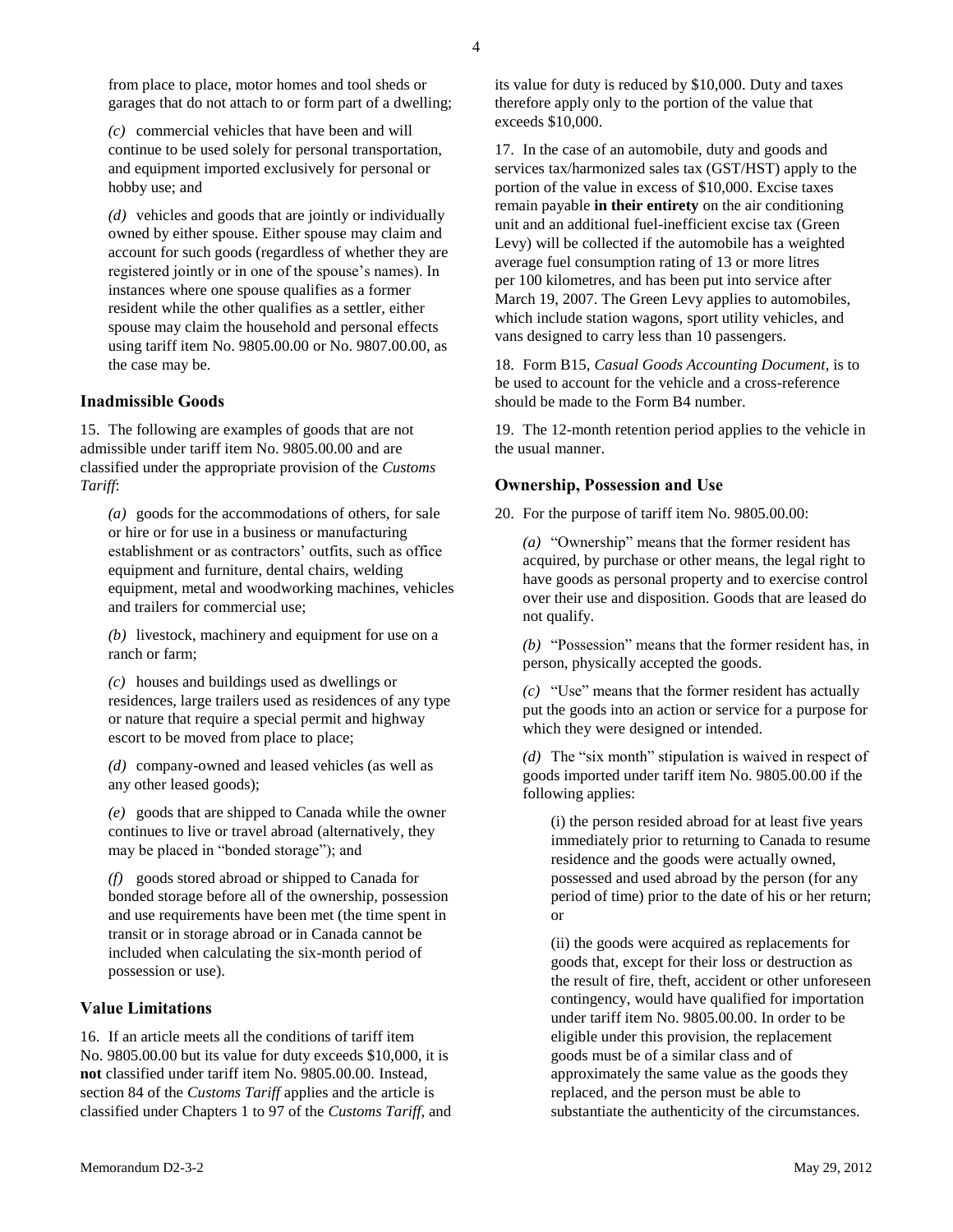5

Further, the replacement goods must have been owned, possessed and used by the person before his or her return to Canada.

*(e)* The "use" requirement and the "six month" stipulation are waived in respect of the following goods imported under tariff item No. 9805.00.00:

(i) alcoholic beverages owned by, in the possession of and imported by a person who has attained the minimum age at which a person may lawfully purchase alcoholic beverages in the province or territory in which the CBSA office where the alcoholic beverages are imported is situated;

(ii) a bride's trousseau owned by and in the possession of a recently married person or a brideto-be whose anticipated marriage is to take place within three months of the date of her return to Canada; and

(iii) wedding presents owned by, in the possession of and imported by the recently married recipient or the person whose anticipated marriage is to take place within three months of the date of recipient's return to Canada.

*(f)* All remaining requirements of tariff item No. 9805.00.00 apply in the usual manner.

# **Shipping Goods to Canada**

21. When shipping goods to Canada, special effort should be made to ensure that the arrival of the goods coincides with or follows the owner's return to Canada. Goods arriving in advance of the owner's return will be held at a sufferance warehouse for a period of only 40 days, after which time they will be treated as unclaimed.

22. If goods cannot be claimed within the 40-day time limit, it is the owner's responsibility to request an extension, prior to the expiration of the time limit, at the local CBSA office. If no extension has been granted, the local CBSA office will issue a Form E44, *Notice - Unclaimed Goods*. The goods must be claimed within 30 days from the date the Form E44 was issued or they will become forfeit to the Crown. Once the goods become forfeit to the Crown, they are subject to disposal and can no longer be claimed by the owner. Extensions can be granted for a period of up to four years. When the owner arrives in Canada to clear the goods, only those items that meet all of the criteria of tariff item No. 9805.00.00 before their shipment to Canada may be claimed under that item.

23. Former residents who are transporting their own personal goods using a private or rented vehicle must have them cleared at the first point of arrival in Canada.

24. There are cases where persons residing abroad wish to ship goods to Canada for long-term storage, pending their own return to Canada at some future time. In such cases, it

is the responsibility of the owner to make suitable arrangements with the shipping agent to have the goods placed in "bonded storage" in Canada. Goods may remain in bonded storage for only four years and premium rates are usually assessed by private firms for this service. When the owner arrives in Canada to process the clearance of the goods, only those items that met all of the criteria of tariff item No. 9805.00.00 before their shipment to Canada may be claimed under that tariff item.

25. Former residents' effects arriving by commercial carrier and going forward in bond to an inland destination for clearance will be manifested on a Form A8A(B), *Cargo Control Document*. If the commercial carrier is not covered by a general authorization, the carrier must obtain a single trip authorization (refer to [Memorandum D3-1-1,](http://www.cbsa-asfc.gc.ca/publications/dm-md/d3/d3-1-1-eng.html) *Policy Respecting the Importation and Transportation of Goods*, for bonding regulations). Former residents may also choose to obtain clearance of their goods by presenting themselves at the POE rather than having the goods forwarded to an inland destination.

26. Former residents' effects going forward in bond are not required to be delivered to a highway sufferance warehouse but may proceed directly to the CBSA office at the destination.

# **Goods to Follow**

27. When "goods to follow" arrive, they will be released to the former resident on presentation of the original Form B4 to the border services officer. The officer will initial and date the items being released on the former resident's copy of the Form B4.

28. Only goods that were declared and listed as "goods to follow" on the former resident's original Form B4 are eligible for duty- and tax-free importation at a later time, under tariff item No. 9805.00.00. There is no time limit for importing "goods to follow" that were declared on arrival and listed on the Form B4. Any discrepancy between what was declared on the Form B4 and the goods to follow should be questioned. Goods that were not declared on the initial entry as "goods to follow" are subject to regular import assessments.

29. When CBSA clearance is requested for "goods to follow," the former resident must present the original Form B4 that was prepared at the initial POE. If the former resident does not have the Form B4, the border services officer must contact the initial POE to request a copy of the Form B4 that was kept on file. All attempts to trace the original Form B4 must be made.

#### **Retention Period**

30. Goods imported under tariff item No. 9805.00.00 or goods that have benefited from a reduction in their value for duty under section 84 of the *Customs Tariff* that are sold or otherwise disposed of in Canada within 12 months after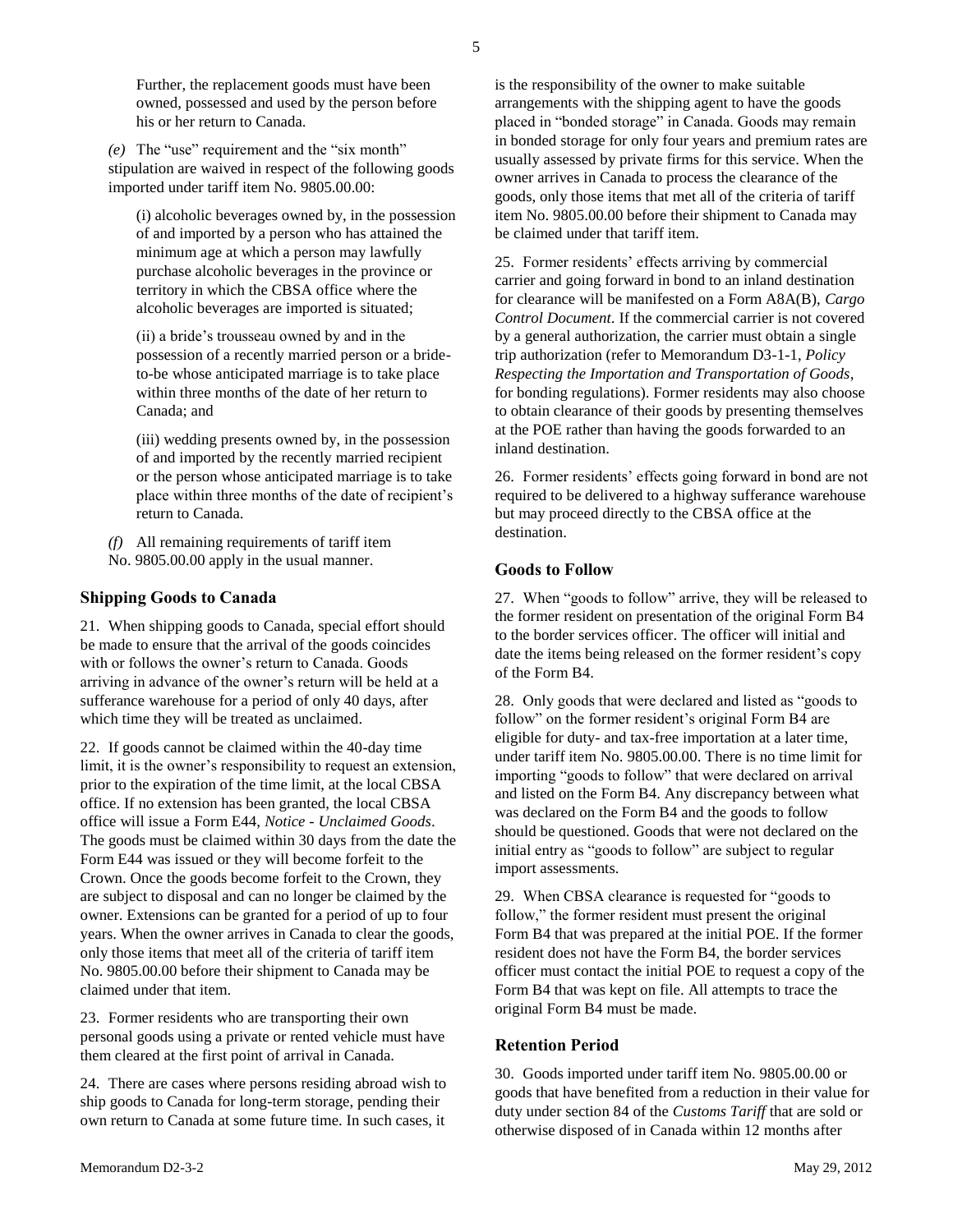importation are subject to repayment of the duty and taxes initially exempted on the first \$10,000. However, credit will be accorded for each full month the item was retained.

**Note:** If the value of the vehicle at time of importation was under \$10,000 and it was therefore exempted from the payment of excise taxes (e.g. air conditioner, excess weight), such excise taxes also become payable in their entirety if the vehicle is sold or disposed of within 12 months after importation.

#### **Penalty Information**

31. A false declaration or failure to comply with the conditions of importation under the provisions of tariff item No. 9805.00.00 may result in the assessment of duties, penalties and/or seizure action.

# **Additional Personal Exemption**

32. Former residents are also eligible to claim a personal exemption for goods up to a value of \$800, free of duty and taxes. For further information on personal exemptions, refer to [Memorandum D2-3-1,](http://www.cbsa-asfc.gc.ca/publications/dm-md/d2/d2-3-1-eng.html) *Personal Exemptions for Residents Returning to Canada*.

#### **Alcoholic beverages and Tobacco Products**

33. Subject to the quantity limits in each case, former residents can include alcoholic beverages and tobacco products in either tariff item No. 9805.00.00 or the personal exemption entitlements, but not both. In addition, these products must accompany the formers residents on arrival in Canada.

#### **Alcoholic Beverages**

34. Alcoholic beverages are products that exceed 0.5% alcohol by volume. Former residents who have attained the legal age as prescribed by the provincial or territorial authority where they arrive in Canada can import alcoholic beverages. Former residents may include as part of the personal exemption **one** of the following;

- *(a)* 1.5 litres of wine;
- *(b)* a total of 1.14 litres of alcoholic beverages; **or**,
- *(c)* up to 8.5 litres of beer or ale.

35. Minimum ages for the importation of alcoholic beverages as prescribed by provincial or territorial authority are as follows:

- *(a)* 18 years for Alberta, Manitoba and Quebec; and
- *(b)* 19 years for Yukon, the Northwest Territories, Nunavut, British Columbia, Saskatchewan, Ontario, Nova Scotia, New Brunswick, Prince Edward Island and Newfoundland and Labrador.

36. If former residents intend to ship alcoholic beverages to Canada (e.g. the contents of a bar or wine cellar), they should contact the appropriate provincial or territorial liquor board authority, prior to shipment, so that provincial fees and assessments can be paid in advance. In order to obtain release of the shipment in Canada, they must produce a copy of the provincial receipt and pay the applicable CBSA assessments.

#### **Tobacco Products**

37. Former residents can include in tariff item No. 9805.00.00 or their personal exemption, free of duty and taxes, up to all of the following amount of tobacco products, if they **have** an excise stamp "**DUTY PAID CANADA DROIT ACQUITTÉ**":

- *(a)* 200 cigarettes;
- *(b)* 50 cigars;
- *(c)* 200 grams of manufactured tobacco; **and**
- *(d)* 200 tobacco sticks.

38. If former residents include cigarettes, tobacco sticks or manufactured tobacco in their personal allowance, a partial exemption may apply. They will have to pay a special duty on these products unless they **have** an excise stamp "**DUTY PAID CANADA DROIT ACQUITTÉ**". You will find Canadianmade products sold at duty-free stores are marked this way.

39. Excess quantities of alcohol and tobacco are subject to high importation costs as provincial fees and taxes are assessed in addition to the duty and taxes that apply. In some cases, provincial limits may also apply. An allowance will be given for products that **have** an excise stamp "**DUTY PAID CANADA DROIT ACQUITTÉ**" when border services officers calculate the amounts owing. Canadian-made products sold at duty-free shops are marked in this manner. An example of a situation where the minimum duty applies is in the case of a returning resident who has purchased U.S. cigarettes in the United States or at a U.S. duty-free shop and who is including these cigarettes in his 7-day personal exemption.

40. The *Excise Act, 2001* limits the quantity of tobacco products that may be imported (or possessed) by an individual for personal use if the tobacco product is not packaged and have the excise stamp "**DUTY PAID CANADA DROIT ACQUITTÉ**". The limit is currently **five** units of tobacco products. **One** unit of tobacco products consists of one of the following:

- *(a)* 200 cigarettes;
- *(b)* 50 cigars;
- *(c)* 200 grams of manufactured tobacco; **or**
- *(d)* 200 tobacco sticks.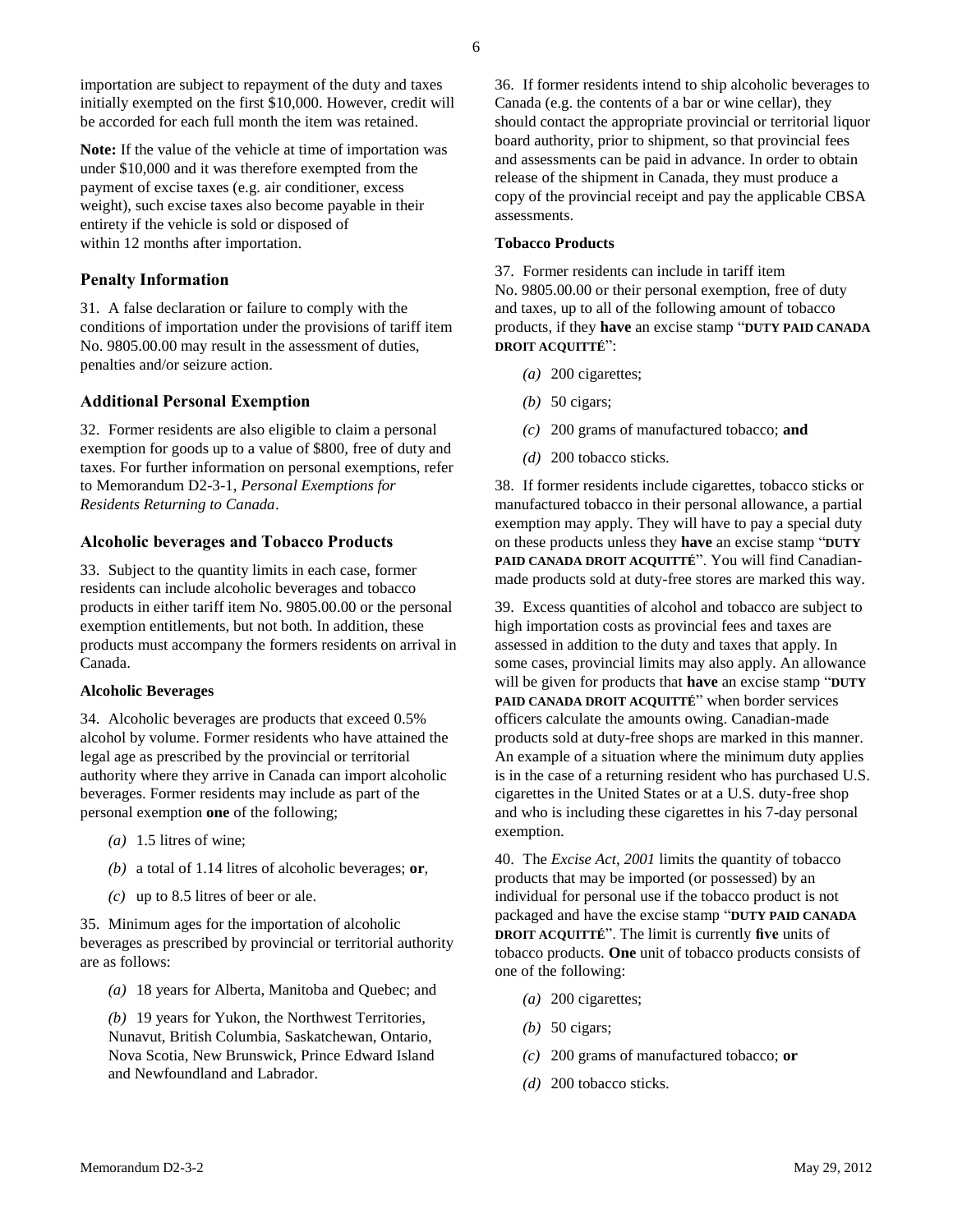#### **Restrictions**

41. The importation of certain goods is restricted in Canada. The following are examples of some of these goods. Make sure you have the information you require before attempting to import these items. For information on:

*(a)* currency and monetary instruments, refer to [Memorandum 19-14-1,](http://www.cbsa-asfc.gc.ca/publications/dm-md/d19/d19-14-1-eng.html) *Cross-Border Currency and Monetary Instruments Reporting*;

*(b)* firearms and weapons (which include replica firearms, mace/pepper spray), refer to [Memorandum](http://www.cbsa-asfc.gc.ca/publications/dm-md/d19/d19-13-2-eng.html)  [D19-13-2,](http://www.cbsa-asfc.gc.ca/publications/dm-md/d19/d19-13-2-eng.html) *Importing and Exporting Firearms, Weapons and Devices*;

*(c)* explosives (which include fireworks and ammunition), refer to [Memorandum 19-6-1,](http://www.cbsa-asfc.gc.ca/publications/dm-md/d19/d19-6-1-eng.html) *Administration of the Explosives Act and Regulations*;

*(d)* vehicles, refer to th[e Memoranda D19-12-1,](http://www.cbsa-asfc.gc.ca/publications/dm-md/d19/d19-12-1-eng.html)  *Importation of Vehicles*;

*(e)* consumer products that could pose a danger to the public (e.g. baby walkers, jequirity beans that are often found in art or bead work), refer to [Memorandum](http://www.cbsa-asfc.gc.ca/publications/dm-md/d19/d19-5-1-eng.html)  [D19-5-1,](http://www.cbsa-asfc.gc.ca/publications/dm-md/d19/d19-5-1-eng.html) *Administration of Hazardous Products Act and Regulations*;

*(f)* food, plants, animals and related products, refer to [Memorandum D19-1-1](http://www.cbsa-asfc.gc.ca/publications/dm-md/d19/d19-1-1-eng.html)*, Food, Plants, Animals and Related Products*;

*(g)* obscene material, hate propaganda and child pornography refer to [Memoranda D9-1-1,](http://www.cbsa-asfc.gc.ca/publications/dm-md/d9/d9-1-1-eng.html) *Canada Border Services Agency's Policy on the Classification of Obscene Material*, [D9-1-15,](http://www.cbsa-asfc.gc.ca/publications/dm-md/d9/d9-1-15-eng.html) *Canada Border Services Agency's Policy on the Classification of Hate Propaganda, Sedition and Treason* and *Customs Tariff* Item No. 9899.00.00;

*(h)* health products (including natural health products, prescription drugs, controlled drugs) refer to [Memoranda D19-9-1,](http://www.cbsa-asfc.gc.ca/publications/dm-md/d19/d19-9-1-eng.html) *Importation of Human-Use Drugs* and [D19-9-2,](http://www.cbsa-asfc.gc.ca/publications/dm-md/d19/d19-9-2-eng.html) *Regulations of Narcotics and Controlled and Restricted Drugs (Narcotic Control Act, Food and Drug Act)*;

*(i)* cultural property, refer to the Department of Canadian Heritage, Movable Cultural Property Program at **www.pch.gc.ca**.

*(j)* items imported for commercial use refer to [Memorandum D8-1-1,](http://www.cbsa-asfc.gc.ca/publications/dm-md/d8/d8-1-1-eng.html) *Amendments to Temporary Importation (Tariff Item No. 9993.00.00) Regulations*.

**Note:** This list is not all encompassing but provides some examples of goods that are controlled, restricted, or prohibited. The D-Memoranda series are available on the CBSA Web site at: **www.cbsa.gc.ca/publications**.

# **Provincial Sales Tax**

42. Provincial sales tax might apply to goods. Former residents should contact the provincial authority where they intend to reside for more information.